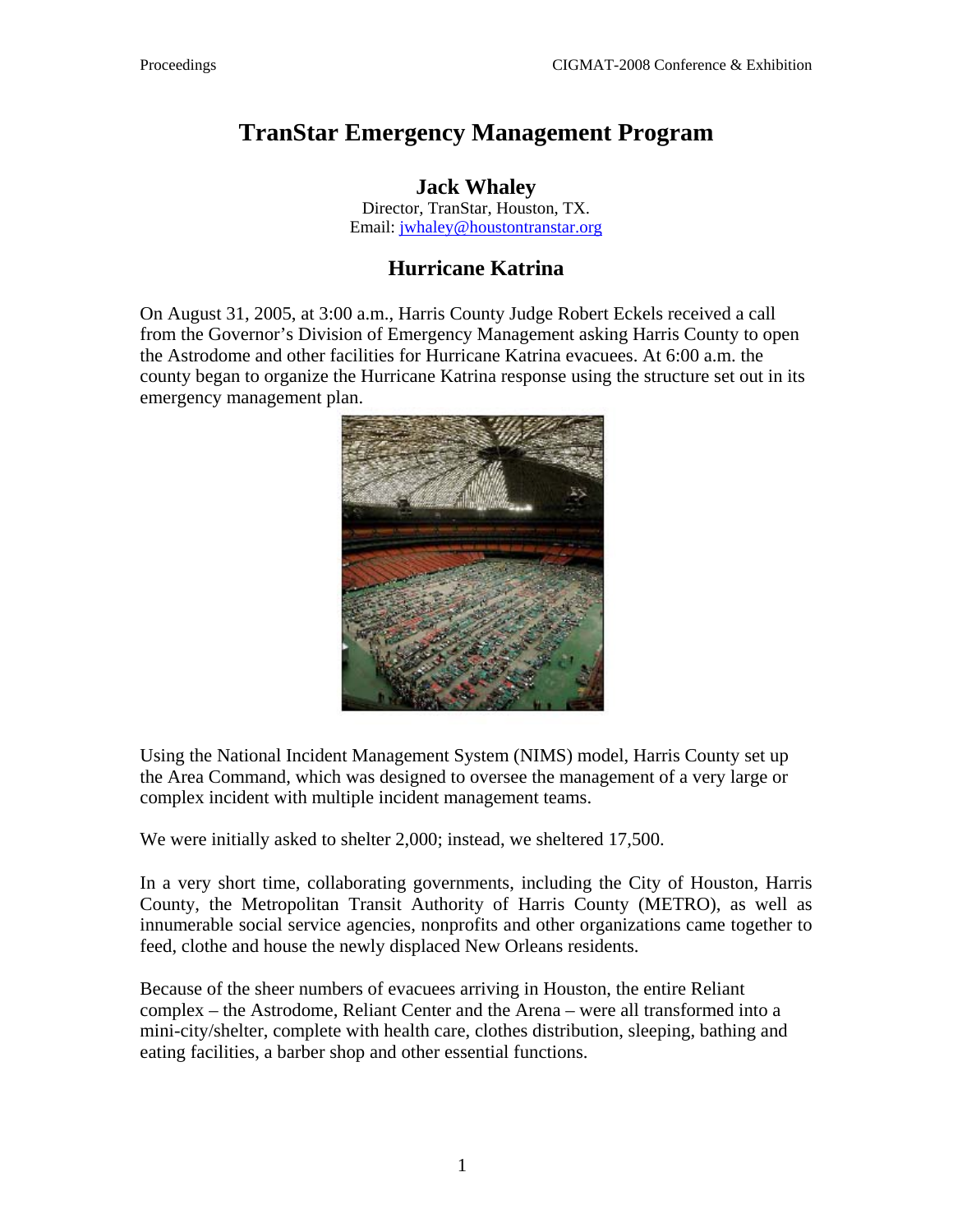During its weeks of operation, the complex achieved some remarkable feats.

- 25,000 persons were safely housed, fed and clothed on site.
- A security team comprising the Houston Police Department, Harris County Sheriff's Office, METRO's police department and several other law

enforcement agencies protected the inhabitants and people serving them. A wrist band ID system kept track of evacuees.

- Local schools pre-registered children who were not relocating outside the area.
- An on-site playground allowed children to release pent-up energy.
- A pharmacy dispensed medications, the dental facility treated inhabitants, the healthcare facility saw about 150 patients per hour, the Elderly and Disabled Center helped senior citizens and those with special needs, and social services agencies, particularly the housing department, were available for evacuees.
- An onsite job fair encouraged new Houstonians to investigate work opportunities.
- The volunteer team, led by the American Red Cross, served 30,000 people.
- Sister cities were contacted and arrangements made for relocation.
- The in-processing area was demobilized quickly and efficiently.



## **Hurricane Rita**

Hurricane Rita

Virtually on the heels of Hurricane Katrina, Hurricane Rita slowly began to intensify in the Caribbean. In the days before September 24, 2005, residents of the Gulf Coast region of Texas, drawing upon recent memory of New Orleans' devastation, became increasingly concerned about the path the new hurricane seemed to be taking. Many some estimates place the figure at 2.5 million—packed their vehicles and started the drive out of town. But as the world watched, the mass exodus gridlocked highways until a "contraflow" plan was put in place, freeing vehicles that had been trapped for hours in one spot.

By then, Texas' September heat had already done its damage. The high temperature and lack of water caused an unknown number of passenger fatalities, and an overheated bus caught on fire, killing 23 nursing home residents. Some observers consider the